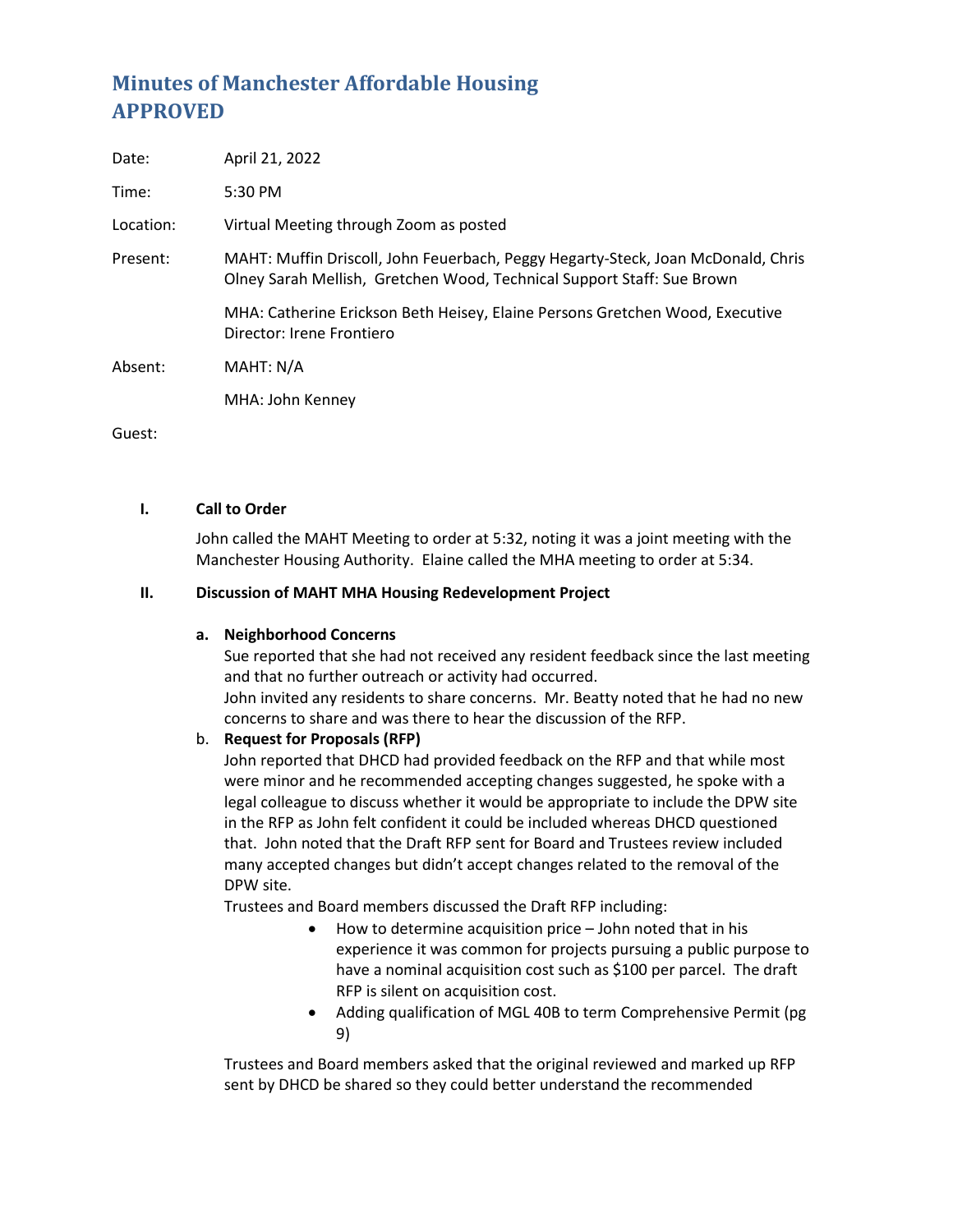changes and discuss at a future meeting. Sue will send tomorrow and schedule a meeting for May  $5<sup>th</sup>$  at 6 PM to discuss.

With unanimous support of MHA Board members, Elaine adjourned the MHA meeting at 6:08 PM

#### **III. Administrative**

- a. Approval of Minutes: Trustees approved Minutes of March 15, 2022 as submitted with 6-0 vote, Chris Olney abstained as he did not attend that meeting.
- b. Technical Assistance Hours and Tasks

Sue averaged less than two hours a week since the last reporting primarily in preparation of minutes, review and coordination of RFP and Powder House Lane Affordable Housing Restriction.

**c.** Treasurers Report

Joan reported that the only change in the account has been interest paid. The current balance is \$793,291.96.

#### **IV. Update on Emergency Rental and Mortgage Assistance Program**

Peggy submitted and Sue distributed the April 19 update that showed \$114,325 has assisted 19 households, no change since last month. The program was extended to September of 2022 at the Jan 18 meeting. Chris moved and Muffin seconded a motion that the extension be clarified to be the date of the Trust's monthly meeting in September. The motion passes unanimously.

#### **V. Update Powder House Lane AHR**

Sue shared the draft AHR and Affirmative Fair Housing Marketing Plan. There were no recommended changes. Chris moved and Muffin seconded a motion for John to sign the AHR on behalf of the Trust. The motion was unanimously approved by roll call vote.

## **VI. Discussion of Public Land to support Affordable Housing**

The Trust went through the exercise of identifying town owned land several years ago and found no land suitable for housing. No new land has been purchased or donated. Sue will circulate the list, identifying parcels by map and lot. Trustees will discuss further at a future meeting.

## **VII. Discussion of planning efforts as may be relevant.**

None

## **VIII. Other matters, as may not have been reasonably anticipated by the Chair (Discussion only)**

Sue reported that the Halloran Family Trust is offering a two-acre parcel that abuts the MHA Loading Place Road property to the MAHT. In advance of the meeting Sue shared two documents prepared by the MAHT attorney: Deed and Trustees Certificate. Sue noted her opinion that the parcel would be developable and that access to the site would require a permit from the Conservation Commission as there is a wetland area at the boundary between the properties.

Trustees discussed the value of the property to the potential redevelopment of Loading Place Road and whether the acceptance of the parcel would put the Trust at risk in any